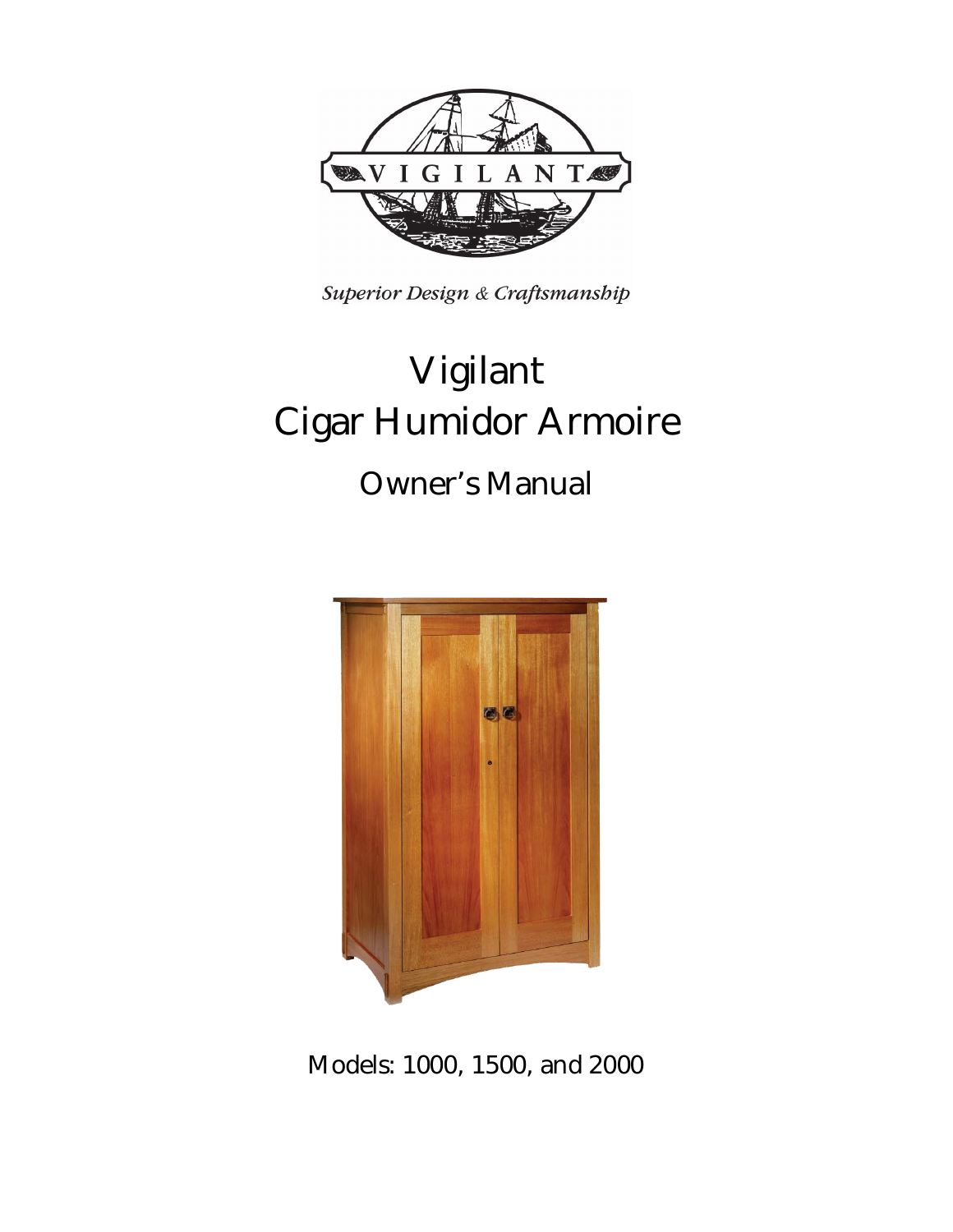## **Vigilant Cigar Armoire**

## Owner's Manual

Congratulations! You have purchased the most sophisticated and efficient cigar storage cabinet ever created. Your armoire will not only protect your investment in cigars, it will season and maintain them in perfect condition for years to come. In fact, the heirloom quality of this handcrafted piece and its state-of-the-art electronic climate control system will be enjoyed for generations.

Please read this entire manual before plugging in and operating your cigar cabinet. By following these instructions, you will not only ensure the proper operation of your armoire, you will be guaranteeing the preservation of your collection of fine cigars.

If you have any questions regarding the operation, and maintenance of your cigar cabinet that we may have overlooked, please contact us. We are committed to your complete satisfaction.

## INTERESTING FACTS

Your armoire has been painstakingly designed to provide optimal performance without sacrificing esthetics. Taking into consideration the established thermal and humidity requirements for premium cigar storage, our engineers and cabinet designers have collaborated in creating an exquisite cabinet that effectively hides the highly insulated walls. The cabinet walls are filled with 1.5" of rigid polyethylene foam insulation, providing an overall R-Value of 11.5. This is extremely important in providing stable climate conditions in the cabinet interior. Please view a standard dew point chart prior to setting the ambient temperature in the room the cabinet will be stored in. Ambient temperatures will affect the efficiency of the system. If the ambient temperature is too cold, a warmer temperature inside the cabinet could cause condensation issues. If you have any questions at all about the operation of your electronic humidity or temperature control systems, please give us a call at 888-812-4427.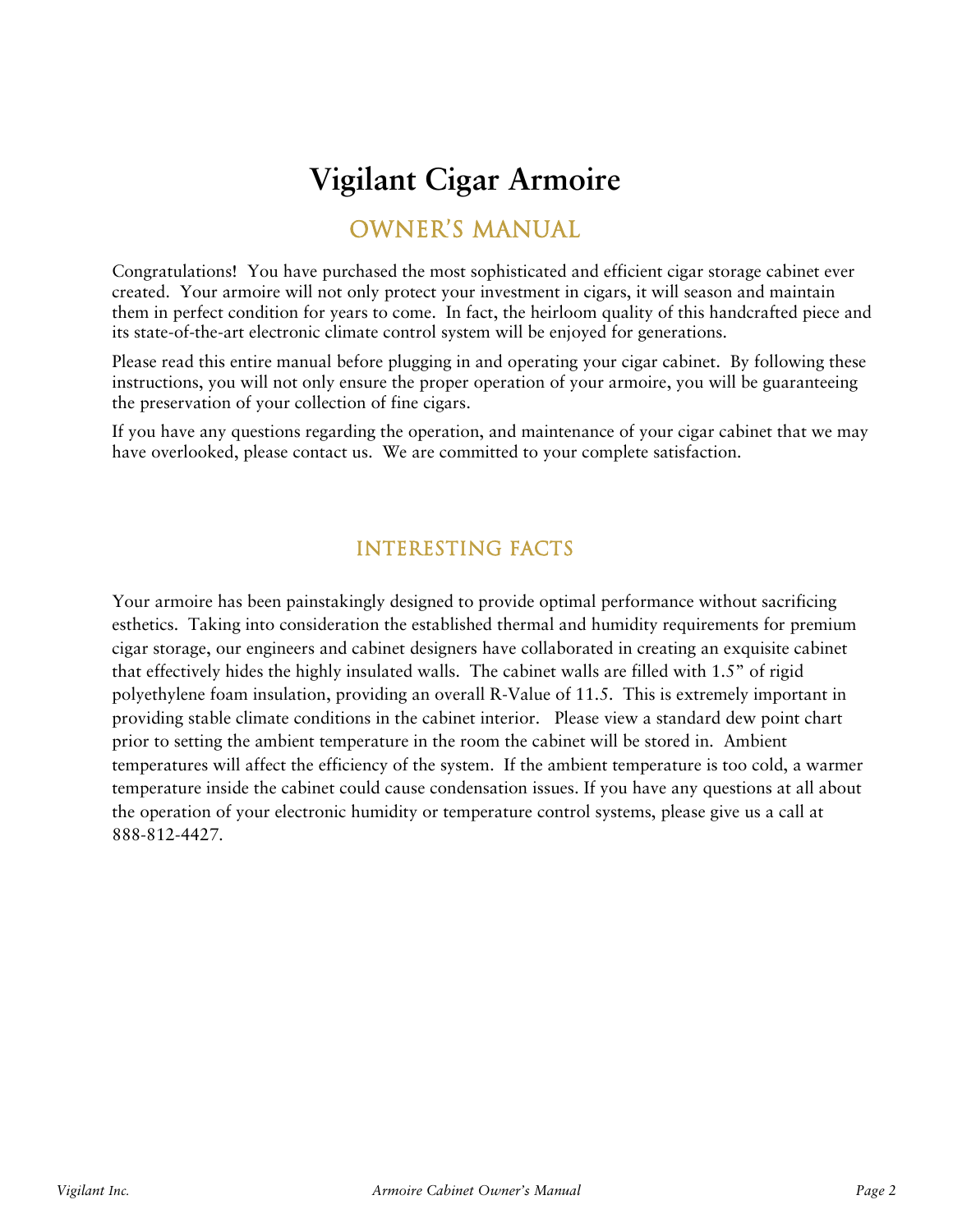## **CONTENTS**

Parts List 3

Unpacking Your Cigar Cabinet 4

Operating Your Armoire For The First Time 4

Seasoning Your Cigar Cabinet 4

Adjusting the Humidity Level of Your Armoire: Analog Systems 5

Adjusting the Humidity Level of Your Armoire: Digital Systems 5

Adjusting the Temperature Level of Your Armoire 5

Maintenance 6

Cleaning the Reservoir and Wick 6

Troubleshooting 7

Specifications 7

**Warranty** 8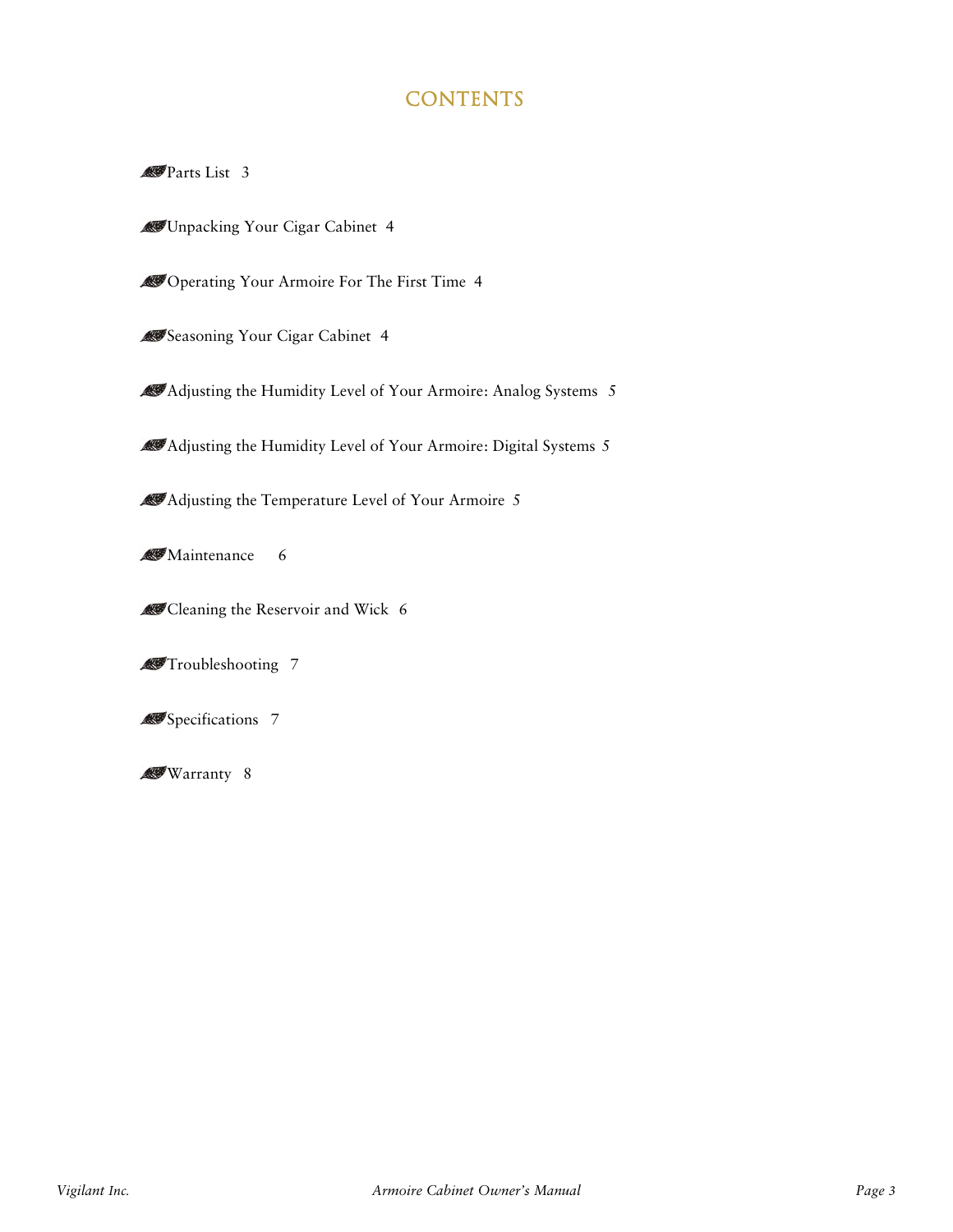## PARTS LIST

Humidification Reservoir Humidification Wicking Filter Spanish cedar Drawer Dividers Keys (2) Warranty Registration Card Accessories Order Form

Save all packing materials and sales receipt. Vigilant products should only be shipped in their original packing materials.

### IMPORTANT!

#### DO NOT PLUG IN YOUR VIGILANT ELECTRONIC CIGAR CABINET UNTIL ALL PACKING MATERIALS HAVE BEEN REMOVED AND YOU HAVE CAREFULLY READ THESE INSTRUCTIONS.

## UNPACKING YOUR Cigar CABINET

- 1. After unpacking your cigar cabinet, examine it for any damage that may have occurred during shipping.
- 2. Find a suitable location for your armoire away from temperature extremes within the room. While the cabinet will easily control the interior climate in a wide range of exterior conditions, it is recommended that the cabinet not be placed directly in front of radiators, heating elements, or air conditioner ducts. The temperature and humidity extremes surrounding these ducts can cause short cycling of the system.
- 3. As with any piece of fine furniture, please keep your cabinet out of direct ultra-violet light, as this may alter the finish over time. This is especially critical for this piece because of the clear varnish finish and the combination of wood species used in its construction.
- 4. Open the drawer(s) and remove any packing material. You may want to take the time to roughly organize the loose cigar dividers in each drawer for preparation of loading cigars later.
- 5. Remove all packing material from reservoir area in the bottom, left of the cabinet interior. Also, check to see that the white mesh wicking filter is sitting upright in the water reservoir area.
- 6. Before you plug the cabinet into a surge protector, partially open the drawer(s), leaving the cabinet at room temperature for approximately one hour. This allows the interior of the cabinet to acclimate to your room environment prior to operation.

## OPERATING YOUR ARMOIRE FOR THE FIRST TIME

Your armoire's adjustable divider system allows you to store a wide variety of cigar sizes in the drawers. The lower area is designed primarily for boxed cigar storage. It is possible to store smaller boxes in the drawers if you remove some of the adjustable dividers. Dividers that are not needed in these drawers may be used in other drawers or simply set aside for later use.

- 1. Pull the door in the bottom left of the cabinet interior. Locate the black plastic water reservoir positioned in the center of the opening. Remove all packing materials from around the reservoir.
- 2. Slide the water reservoir out of the opening and toward the front of the cabinet. Carefully fill the reservoir with distilled water until the water is about one inch from the top. USE ONLY DISTILLED WATER. **DO NOT OVERFILL.**
- 3. Check to make sure that the white mesh wicking filter is positioned vertically in the slots in the reservoir. It should protrude about an inch above the top edge of the reservoir. Also, observe the float switch on the back of the reservoir. This will illuminate the red light on your control panel when the water level drops below 1/3 full, giving you ample warning before the reservoir runs dry.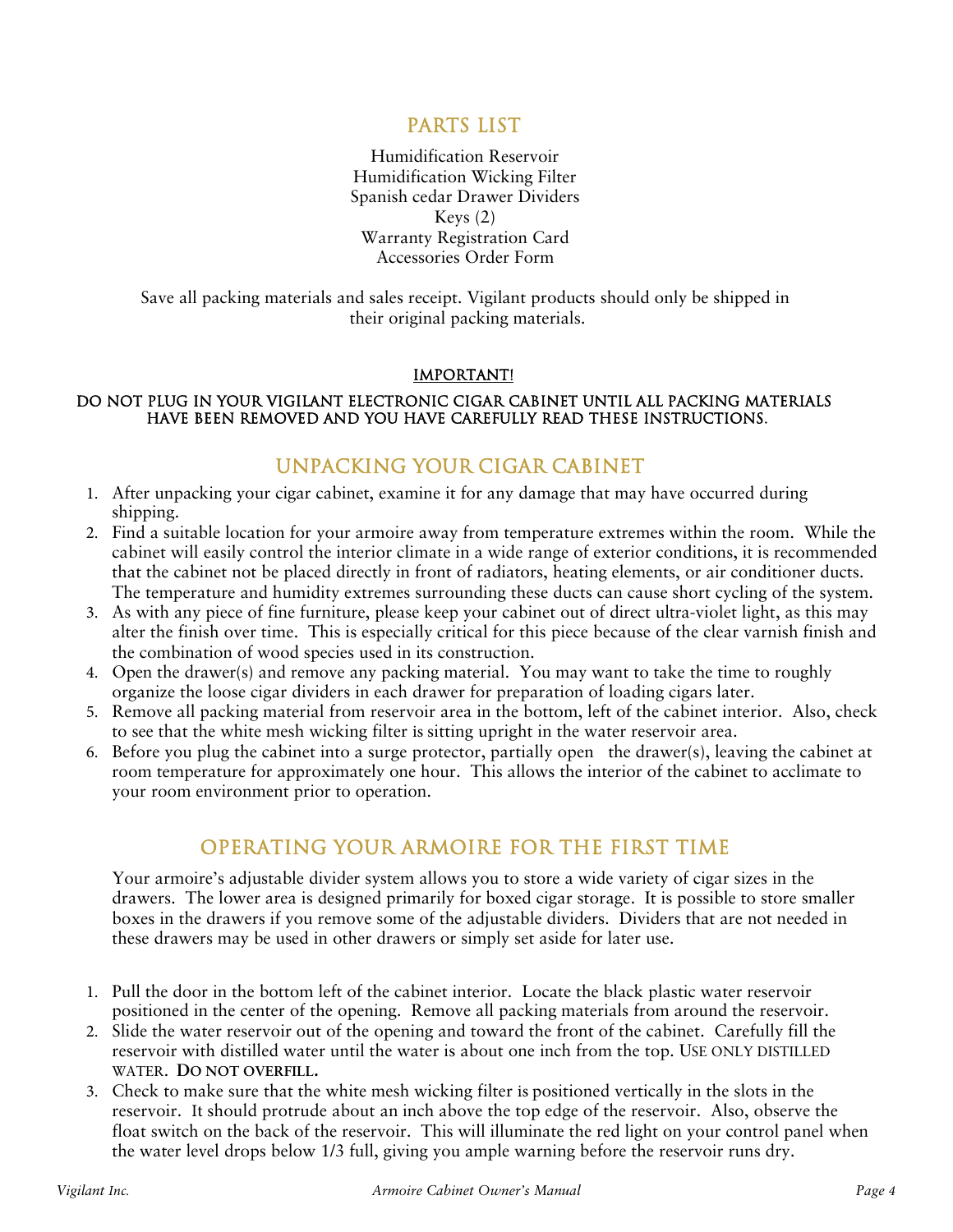- 4. Slide the reservoir back into its opening, being careful not to get the float switch wires caught in the door.
- 5. The armoire is ready for operation. Simply plug the unit into a grounded outlet. The control panel will run through its start-up sequence and the fans will begin running immediately. If your cabinet is equipped with temperature control, there are two digital displays on the control panel; the left display represents the humidity level and the right display represents the temperature level inside the cabinet. Otherwise, you will see one digital readout of the humidity. Initial readings are meaningless since the cabinet has not been operating since it left the Vigilant, Inc. testing facility.
- 6. Let the system run for at least 36 hours and check to see that the digital display is reading 69-71% humidity prior to loading it with cigars. Temperature reading should also be around 69-71 degrees F. (See Seasoning your Cabinet, below).
- 7. Once the cabinet is operating at the prescribed set points, you may begin filling it with cigars.
- 8. The humidity level is pre-set on your control unit by Vigilant, Inc. at approximately 70%. This will maintain a 69% to 71% relative humidity inside the cabinet. If equipped with optional temperature control, that has been set to 70 degrees F. We recommend not running the system at any other settings until the interior of the cabinet has been properly seasoned (about two weeks) and you have felt your cigars**. Never adjust humidity or temperature level up or down more than 2% in a 10-day period.**

#### **Fine-tuning humidity control**

The best way to fine-tune your humidity level is to feel your cigars. If your cigars are too soft, adjust the display down 1-2% every 10 days until the cigars feel the way you want them. Do the opposite if the cigars feel dry (see adjusting humidity section below).

## SEASONING YOUR CIGAR CABINET

Your armoire has over 23,000 square inches of natural, untreated Spanish cedar and Honduran mahogany lining its interior. When delivered to you, the moisture content of this wood interior is equal to the humidity in the air. To accelerate the seasoning of the interior, it may be necessary to rub the drawers and cabinet interior with distilled water prior to the 36-hour start up period. Do not worry about staining the wood. Proper application will temporarily raise the grain on the Spanish cedar. If you wish to accelerate the seasoning process follow these simple instructions.

After following the operating instructions in your Owner's Manual, locate a terry cloth towel or wash cloth, preferably no larger than 8" x 8". Soak the cloth in distilled water and wring it out so that no water is dripping from it.

Starting with the top drawer, remove the adjustable cedar dividers and wipe them down thoroughly with the damp cloth. Wipe each divider so that the water visibly soaks into the wood. Do not leave droplets of water sitting on the wood.

Before returning the dividers to their drawer, remoisten the cloth and wipe down all of the surfaces of the drawer, including the sides and bottom. Immediately replace the dividers and close the drawer. Proceed to the next drawer and the walls of the cabinet until all surfaces are moistened.

#### **Make sure that there is no water residue on the cabinet exterior.**

You will immediately see the humidity level of your cabinet increase and it may temporarily surpass the factory set point of 70% relative humidity. This may shut down active humidification for a short period until the humidity level falls back below the set point. This is perfectly normal.

Make sure that the water reservoir is filled and allow the cabinet to "rest" for 36 hours prior to filling it with cigars. Call us here at Vigilant with any questions or concerns.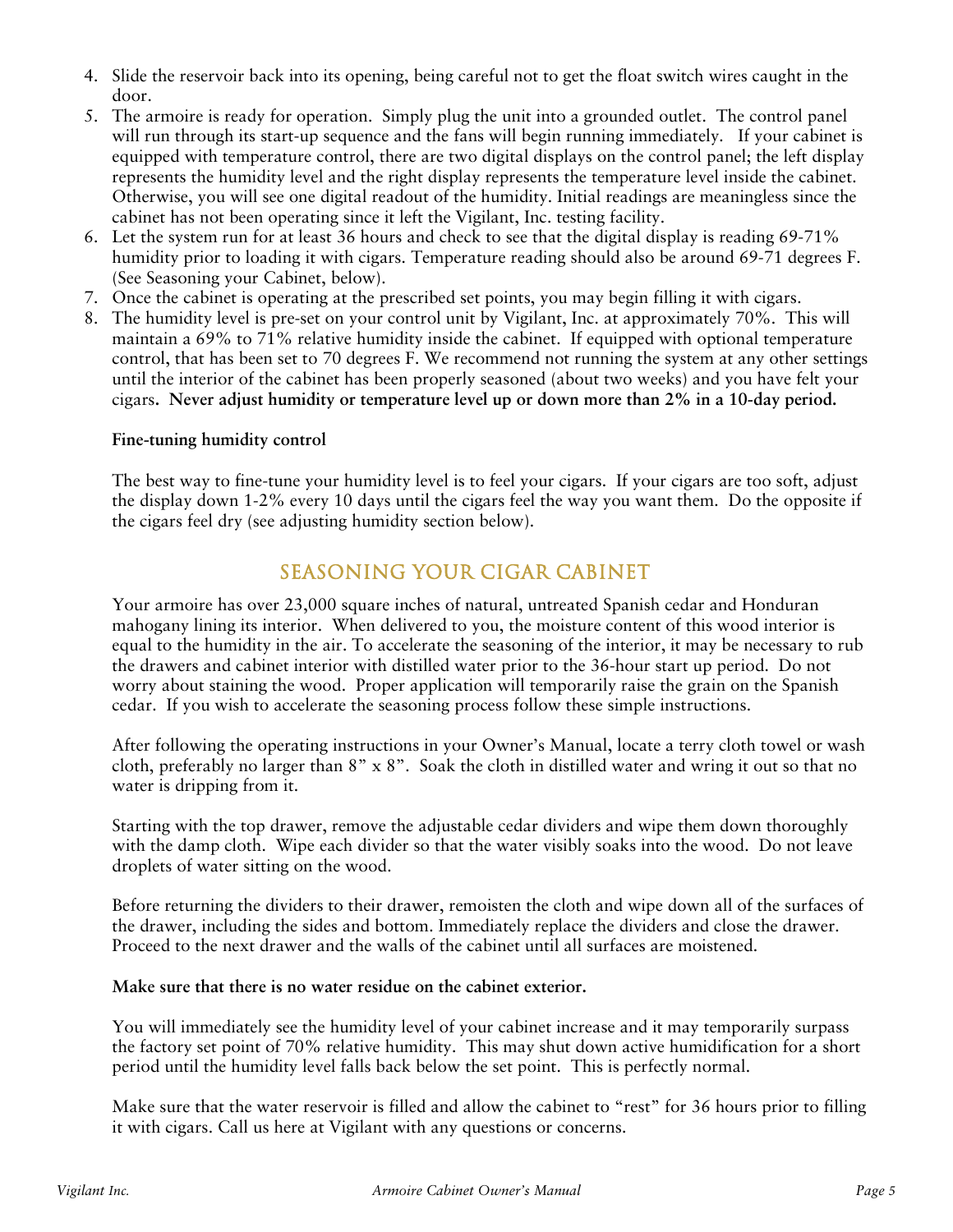## ADJUSTING THE HUMIDITY LEVEL (ANALOG SYSTEMS)

Your cigar cabinet comes with an analog system for humidity control which consists of an independent hygrometer and humidistat working together to provide a storage environment that is accurate up to 5%. (See the next section if you have digital humidity controls.)

- 1. You will notice that your humidity reading is displayed on your hygrometer prior to you plugging the cabinet in. This is because the hygrometer is battery powered. The fan will function once the cabinet is plugged in. The fan is controlled by the humidistat and is adjusted by the black knob.
- 2. You will notice a dial by the hygrometer that can be turned clockwise toward high or counterclockwise for low. Once the cabinet is plugged in, turn the knob counterclockwise to low. Slowly turn the knob clockwise until you hear a click and the fan will turn on. The humidity level shown on the display will be the level of humidity in your cabinet just prior to the click and fan turning on.
- 3. Once the fan is running, continue to turn the knob clockwise a little at a time and shut the door. Once the fan shuts off, look at the reading on the hygrometer. If it is still too low, continue to adjust a little higher. If the humidity level is too high, adjust down.
- 4. Continue to adjust the level until you reach your desired humidity level. Please note that if the humidity level is higher than desired, it could take up to 10 days or more for the reading to drop depending on the ambient conditions around the cabinet. Typically it takes 36-48 hours to season your cabinet.

## ADJUSTING THE HUMIDITY LEVEL (DIGITAL SYSTEMS)

If your humidification system is digital, the display marked "RH%" will indicate the Relative Humidity level inside of your humidor. To view and/or adjust the humidity set point, please follow these steps:

- 1. Depress briefly the far-left scroll key to access the humidity set point adjustment menu.
- 2. The display will flash back and forth between "SP" and the current set point (originally your system was set at "70").
- 3. To adjust humidity upward, depress the ↑ key until your desired level is reached.
- 4. To adjust humidity downward, depress the  $\downarrow$  key until your desired level is reached.
- 5. If you go beyond your desired humidity level, you may reverse direction using the opposite arrow key.
- 6. Once the desired level has been selected, depress the = key on the far right to exit the set point menu. The actual humidity will now be displayed.

## ADJUSTING THE TEMPERATURE LEVEL (Optional Upgrade)

If your cabinet is equipped with temperature control, the digital display marked "Temp" will indicate the temperature of the cabinet interior in degrees Fahrenheit. To view and/or adjust the temperature set point, please read through these instructions and follow the steps below.

**NOTE:** The cabinet is pre-set at 70°F and should remain there for a minimum of two weeks. It is recommended that you maintain the temperature inside the cabinet between 68° and 72°F. Call your Vigilant sales representative if you have questions about the proper temperature for your cigars.

- 1. Depress briefly the far-left scroll key to access the temperature set point adjustment menu.
- 2. The display will flash back and forth between "SP" and the current set point (originally your system was set at "70°").
- 3. To adjust temperature upward, depress the  $\uparrow$  key until your desired level is reached.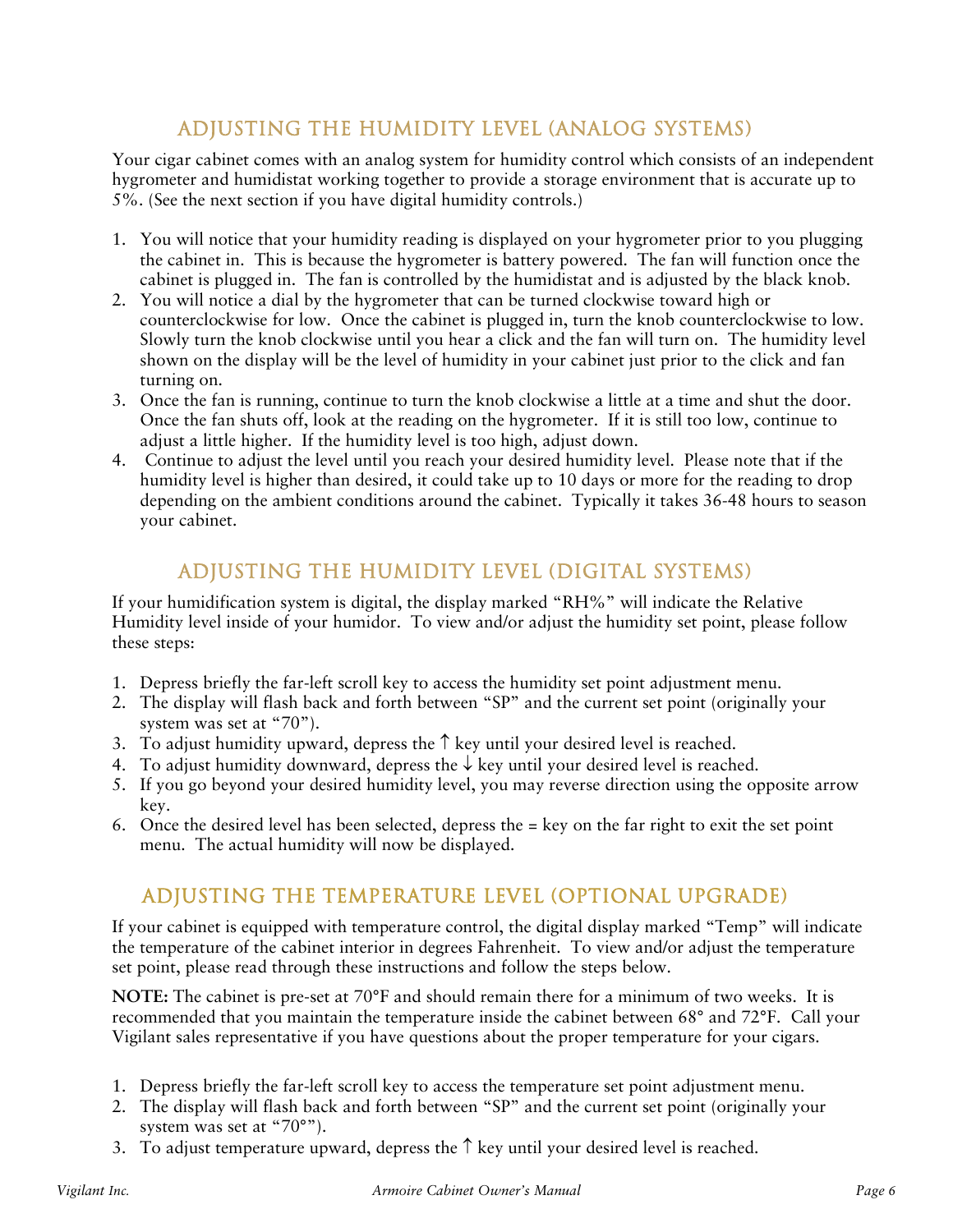- 4. To adjust temperature downward, depress the  $\downarrow$  key until your desired level is reached.
- 5. If you go beyond your desired level, you may reverse direction using the opposite arrow key.
- 6. Once the desired level has been selected, depress the = key on the far right to exit the set point menu. The actual temperature will now be displayed.

## MAINTENANCE

Your Armoire is more than just a cigar humidor; it is a fine piece of handcrafted furniture. Regularly dust the exterior of the cabinet with a soft cloth that has been lightly sprayed with a product like Endust. Please do not spray your cabinet directly with furniture polish.

When the red LED indicator light is on, the water reservoir is below one third full. Frequency of filling will vary according to climatic conditions (between 20 and 40 days).

#### **TO FILL:**

Pull the reservoir drawer and add distilled water to the reservoir.

Be sure to fill the reservoir with DISTILLED WATER ONLY. DO NOT OVER-FILL. Fill until the water level reaches to within one inch of the top edge of the reservoir.

## CLEANING THE RESERVOIR AND WICK

As the reservoir and wick are constantly exposed to moisture, they must be cleaned periodically (approximately every 90 days). The wick will collect dirt from the circulating air and may have to be replaced at this time. Contact the Vigilant Parts Department at 888-812-4427 for wick re-fills.

- 1. Check the reservoir and wick every 90 days.
- 2. If the wick is brown or the sides of the reservoir have bacterial build-up on them, you will want to remove the reservoir from the cabinet for cleaning. Soiled reservoirs will impede proper evaporation and may create low humidity conditions.
- 3. Unplug the reservoir lead wire located on the top/right ceiling of the reservoir area and carefully slide it out into the cabinet area.
- 4. Rinse the reservoir and wick thoroughly with soap and hot water. DO NOT USE BLEACH. Wipe down the entire reservoir with a dry paper towel. If the wick does not wash clean, it should be replaced. Wicks should be replaced every 90-120 days and can be ordered directly from Vigilant.
- 5. Insert the wick into the reservoir and fill with distilled water up to one inch from the top edge.
- 6. Place the reservoir back into the reservoir area and plug the float switch lead back into the receptacle.

**If water is spilled while refilling the reservoir, do not plug your cabinet back in until it is completely dry. Plugging the cabinet in before it is dry could cause failure of the controller and other electronic components**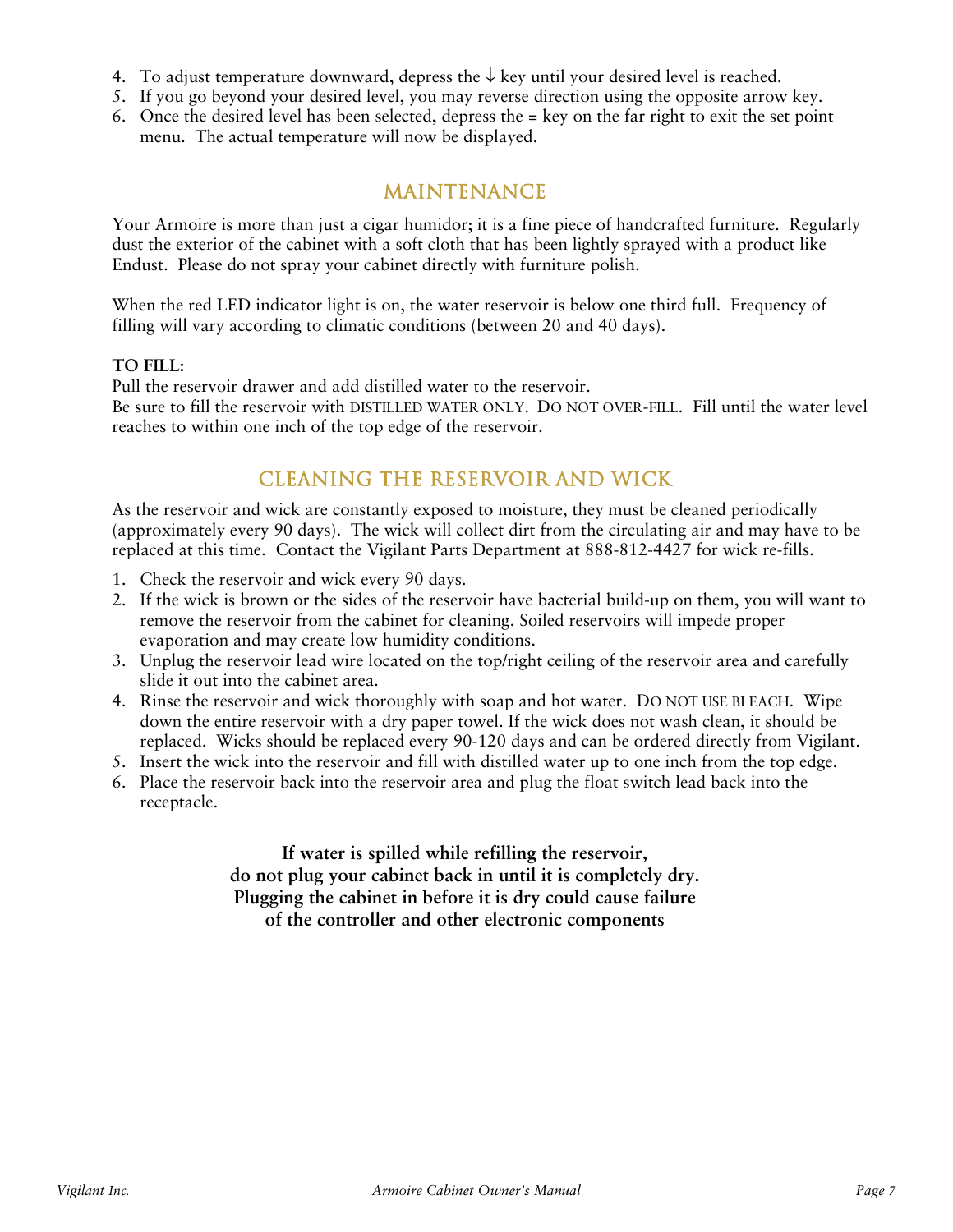## TROUBLESHOOTING

#### *Armoire is not getting power:*

- 1. Check the power to your power outlet. Plug a light that you know operates properly into the outlet. If the outlet works properly, move to the next step.
- 2. Check your fuse or breaker box for the circuit controlling the outlet. If the circuit is breached, the fuse or breaker may have to be exchanged for higher amperage. The armoire requires 20 amps at peak operating levels.

#### *Armoire has trouble maintaining desired humidity level:*

- 1. Unit is still brand new and will need to run longer to season interior cabinet.
- 2. Reservoir is empty. If red LED indicator did not light up, remove the reservoir and check the water level in the reservoir. Fill immediately.
- 3. Make sure fans and airflow intakes on each side of the reservoir are clear of any obstructions that can impede air circulation.
- 4. Make sure humidity wicks are vertically positioned at least one inch above the reservoir opening.

**NOTE:** Replacement humidification wicks are available directly through Vigilant, Inc.

#### *Humidity reading is higher than desired:*

Check the humidity setting by depressing the far-left scroll key. Follow above instructions for adjusting the set point.

#### *Cigars are too moist or too dry:*

Your humidity set point is too high or too low. Remember, add 2% to the number you set on the display for your average humidity level. It is recommended that you start your Armoire at a setting of 70%. This will maintain an interior humidity level between 69% and 71%.

#### *Cigars in bottom are too dry:*

Make sure the humidity fans on the side wall are clear of any obstructions that can impede air circulation.

Check your set point adjustment on the controller in the top drawer.

#### *Humidity fan does not work:*

Check the humidity set point. If set point is below the humidity level of cabinet interior, the fan will not run.

#### *Temperature is outside set point parameters:*

Depress the left scroll key and check the set point. Readjust as necessary.

*If the above troubleshooting recommendations do not correct the problem, please call Vigilant immediately at 1-888-812-4427. A service representative will help you.* 

## SPECIFICATIONS

**Weight:215 pounds Power:110V AC to 24V DC**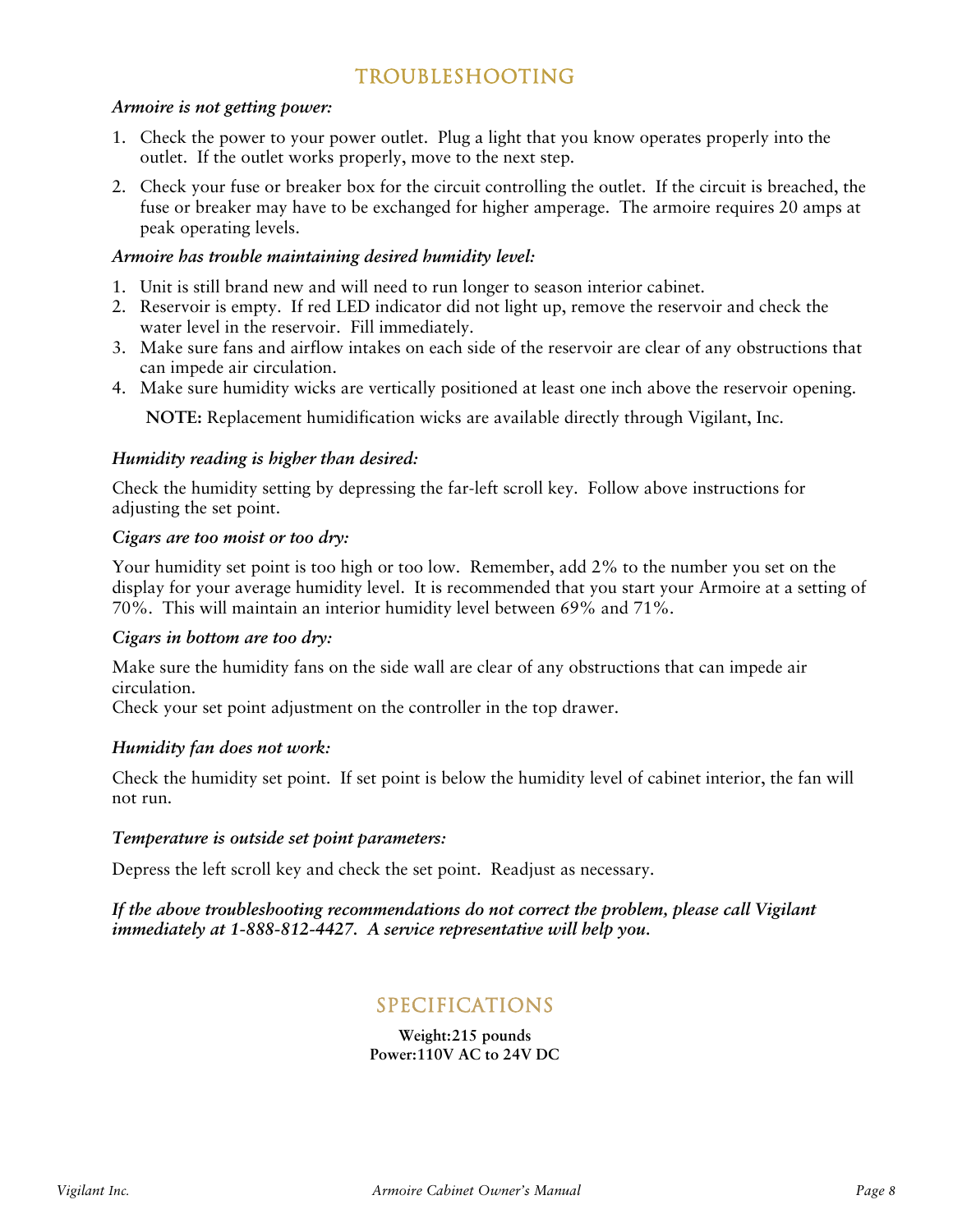## **GUARANTEE**

#### **Vigilant's 30-Day Unconditional Product Guarantee**

Vigilant's philosophy has always been to manufacture the highest quality crafted products. We believe that our products achieve a level of satisfaction for our customers that no other product can. Of course we want you, our customer, to be the final judge of this. For your protection, we have a 100% unconditional guarantee on our standard products.\*

If for any reason you are not satisfied with your Vigilant purchase within the first 30 days of receiving it, return it to Vigilant in original condition and original packaging and be issued a full refund, less inbound and outbound freight. If you prefer, you may request a replacement product instead of a refund. We don't want you to have a Vigilant product that you are not proud to own.

*\*Standard products covered under this guarantee do not include: custom designed or fabricated cabinetry or racking manufactured with custom woods and/or finishes; pre-hung entry doors; or custom-designed components or cabinets.*

## **WARRANTY**

#### **Vigilant Limited Two-Year Electronics Warranty**

Upon registering your product with Vigilant, your Vigilant electronics are covered under our limited two-year warranty. All Vigilant electronic products are guaranteed to be free from defects in materials and/or workmanship for up to two years from date of purchase. Vigilant, at its sole discretion, may repair or replace defective components or products within this two-year period.

Any and all component(s) determined to be defective by Vigilant, must be returned at the owner's expense to Vigilant along with a copy of the original sales receipt.

#### **Conditions to Vigilant's Two-Year Electronics Warranty**

Vigilant will not be held responsible for damage incurred during a product's return as a result of improper packaging. It is strongly suggested that all original packaging material from Vigilant be retained for returns. Vigilant will not be held responsible for any damage to property that results from the failure of a Vigilant product or product component.

Vigilant's warranty does not pertain to any customer-applied finishes, or any damage caused by neglect, abuse, misuse, improper operation, or unforeseen circumstances.

Vigilant's warranty is considered null and void if the online warranty registration is not completed within 60 days of receipt of your product.

Vigilant's warranty is non-transferable, and is valid for the original owner only.

Please contact Vigilant at 888-812-4427 if you have any questions about your warranty.

Vigilant is a reseller for many fine products within the industry. Products that are resold by Vigilant carry the original manufacturer's warranty.

#### **Vigilant Limited Lifetime Wood Products Warranty**

Upon registering your warranty with Vigilant, your Vigilant wood products are covered under our limited lifetime warranty.